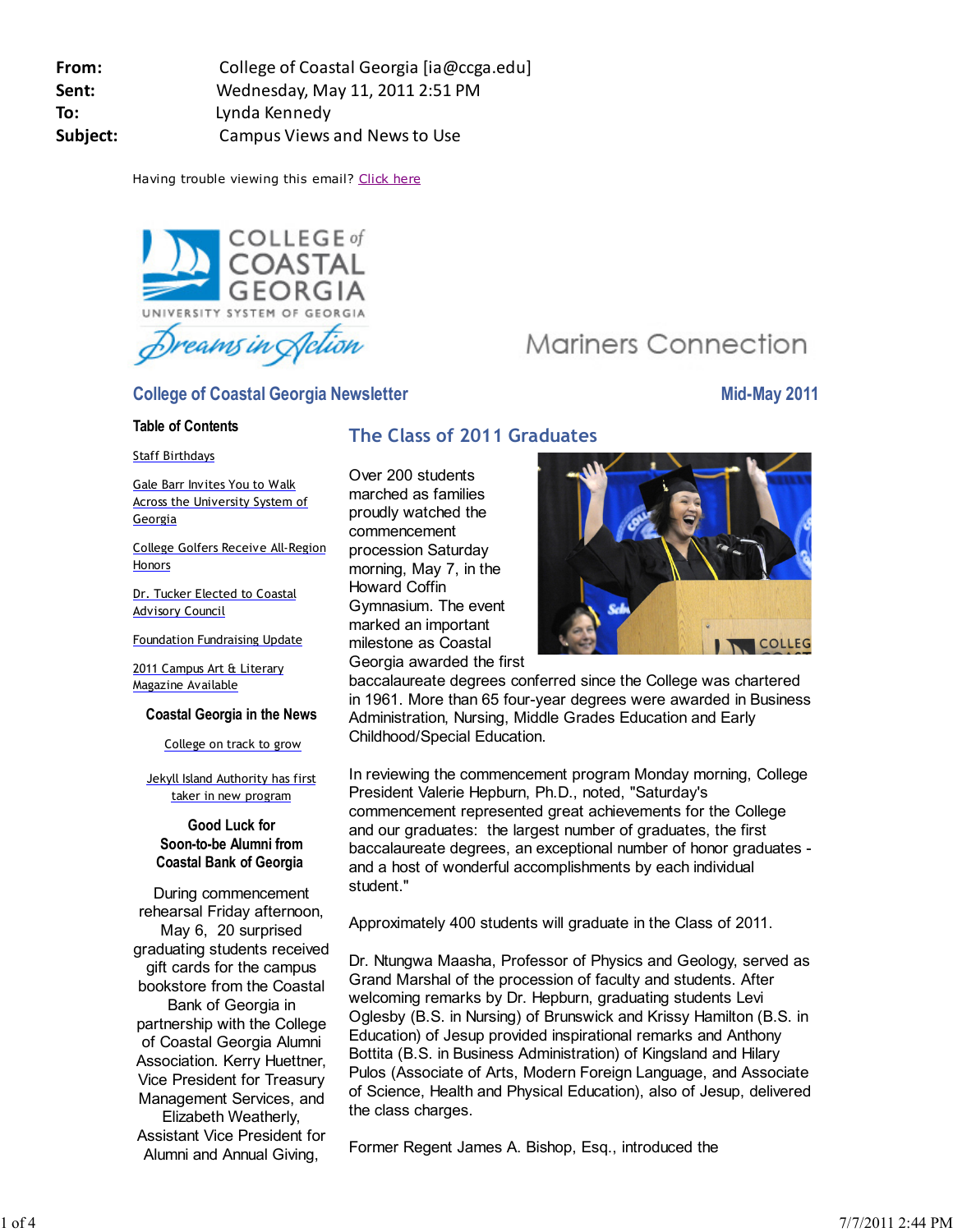presented the lucky graduates with their gift cards and words of welcome from the Alumni Association.

**May Birthdays**



16 - Dorothy Edwards 16 - Sheila Ledford 17 - Greg Carver 18 - Francisco Mendoza 22 - Summer Curran 28 - Laura Ricard 28 - Carl Gabrini

**New Staff**

Betsy Harris **Athletics** 

Frankie Goff Campus Police

Summer Curran Campus Police

#### **Campus Calendar**



**MAY**

**15 - Coastal Youth Symphony Spring Concert** 3 p.m. Glynn Academy Auditorium Brunswick

#### **15 - Rhythm on the River**

**Outdoor Concert** 6-8 p.m. Queen Square Brunswick

#### **15 - A Little Light Music Outdoor Concert**

7-9 p.m. Lighthouse Grounds St. Simons ISland

commencement speaker, Chancellor Erroll B. Davis, Jr., of the University System of Georgia. Bishop and Regent William H. NeSmith assisted Dr. Hepburn in conferring the degrees as the candidates were presented by Dr. Phillip Mason, Vice President for Academic Affairs. Following the degree presentations, Brunswick City Commissioner Mark Spaulding '81 greeted the new alumni.

The Golden Isles Community Concert Band, under the direction of Mickey Wendel, provided music for the commencement program.

Read more about Commencement 2011: College reaches milestone College confers 1st four-year degrees Graduation will be a first Benchmark for Coastal Georgia

### **College Golfers Receive All-Region Honors**

The varsity golf teams - all freshmen - not only won their regional tournaments at the end of April, but individual members were recognized for All-Region honors as well.

Dylan Freeman (Athens/Oconee County High School) was named to the All NJCAA Men's Region 17 Team for 2011. Freeman was an inaugural recipient of the Mary and Jack Dinos Golf Scholarship, beginning fall 2010.



Christian Liggin

Christian Liggin (Smithville/Lee County High School), also a Dinos Scholarship recipient, Jaclyn Harten (Tifton/Tift County High

School), Shea Able (Hoboken/Brantley County High School) and Colbi Tyre (Waycross/Ware County Magnet School) were all named to the All NJCAA Women's Region 17 Team for 2011.

Both teams are now preparing for the NJCAA National Championships May 15-20. The women's golf team travels to Daytona, Florida, to compete at LPGA National. The men will compete at Goose Pond Colony Resort, Scottsboro, Alabama. Both events will be 72-hole championships.

Read more about the Region 17 tournament.

## **Dr. Kimberly Pause Tucker Elected to State DNR Coastal Advisory Council**

Dr. Kim Tucker, Assistant Professor of Biology, has been confirmed as a research member of the state DNR's Coastal Advisory Council, representing the College of Coastal Georgia.

The Council, which meets quarterly, includes representatives of the community, research institutions, governmental and non-governmental

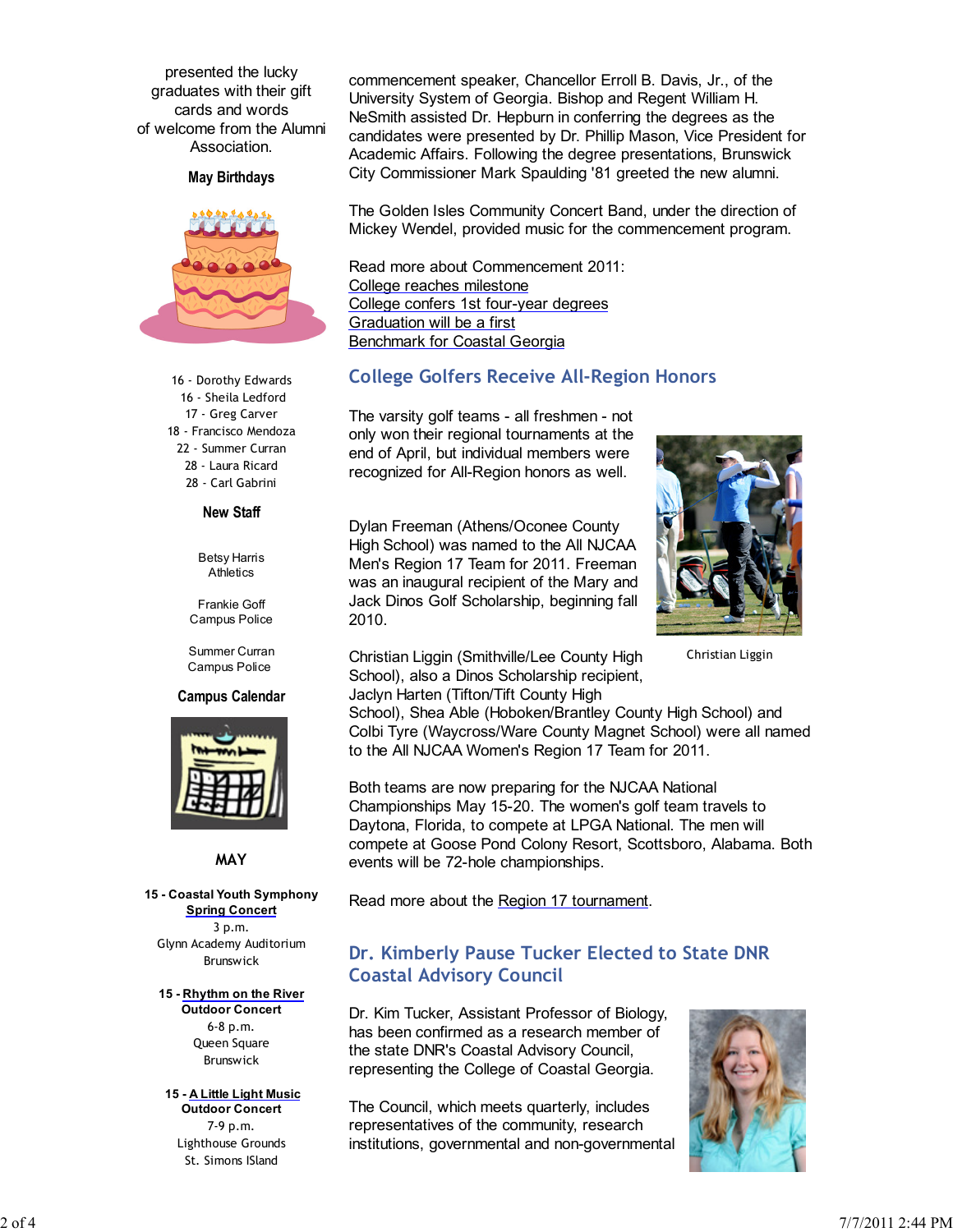

**19-20 - United Way of Coastal Georgia** "Days of Caring"

**20 - Alumni Advisory Committee** 2 p.m.

Health & Science Building, Room 303

**21 - Turtle Crawl Triathlon & Nest Fest** Benefiting the Georgia Sea Turtle Center Jekyll Island

#### **26 - Blue & White Visit Day**

**29 - Jazz in the Park Phil Morrison Trio 7-9 p.m. Nepture Park St. Simons Island**

**30 - Memorial Holiday Campus Closed** 

**May 30-June 2 - Cheerleading Practice and Tryouts**

**31 - New Student Orientation**

#### **Service Opportunity**

**River City Community Animal Hospital seeks volunteers for May.** http://rccah.org/volunteering/

### **Walk Across the University System of Georgia**

 For an entrance fee of \$5 you will be issued a pedometer to count your steps. Steps are turned in each Thursday by noon, then you reset your pedometer for the next week. Count all of the steps you take for the week - not just while you are at the College. All of the steps for the week from each participant will be added together to see where we "walked." On Friday afternoon an email will be sent to let everyone know how many steps we took as a group and

which institutions we "visited." We will virtually visit 37 institutions, research units, and the Camden Campus on our walk. For example, there are 82,720 steps from the Brunswick Campus to the Camden Campus. Once we complete the entire trip (that's

3,801,710 steps in all!), the person who walked the most steps will

environmental organizations, regional

development centers, and county and municipal governments. One of the Council's primary functions is to set themes and funding criteria for the Coastal Incentive Grant Program.

"Conservation of natural areas is very important to me. I am passionate about education and public outreach," Dr. Tucker said. "As a scientist, I believe we have a responsibility to inform the public about environmental phenomena, as well as how our actions can impact our environment. My participation on the Coastal Advisory Council is one way I can accomplish that."

Dr. Tucker teaches Biology, Genetics, and Marine Biology at the College. She served as director of the 2011 Pinova Coastal Georgia Regional Science and Engineering Fair. Prior to joining the faculty of Coastal Georgia, she worked as a postdoctoral fellow at the University of South Florida College of Marine Science from 2007-2010, researching viral metagenomics in various environmental systems.

A paper by Dr. Tucker, entitled "Diversity and distribution of singlestranded DNA phages in the North Atlantic Ocean" is currently featured on the International Society for Microbial Ecology (ISME) Journal webpage, and is one of the top 10 most downloaded articles this month: http://www.nature.com/ismej/index.html

## **Foundation Annual Fund Campaign Update**

As of May 9, annual fund campaign efforts had achieved 50.5% of the 2011 goal. Shooting for \$2,155,000, the Foundation has raised \$1,089,483.

According to the Advancement Office analysis, the Alumni Scholarship challenge is at 81.9% of goal (\$4,095 towards a goal of \$5,000), the community campaign is at 33.8% of goal (\$121,901 towards a goal of \$360,000) and major gifts has achieved 73.9% of goal (\$887,925 towards a goal of \$1.2 million.)

Faculty and staff contributions are at 13.6% with \$4,087 collected on a \$30,000 goal for 2011.

Read more about the 2011 Annual Fund Campaign.

# **Students Publish** *Seaswells 2011*

"All That Glitters" is the theme of the 2011 issue of the College's national award-winning art and literary magazine, first published in 1966. Work on this year's magazine began during fall term 2010 and culminated in the "first copy" release party on campus April 28, one of 50 signature events celebrating the College's 50<sup>th</sup> anniversary.

The publication encompasses art, poetry, prose, photography and